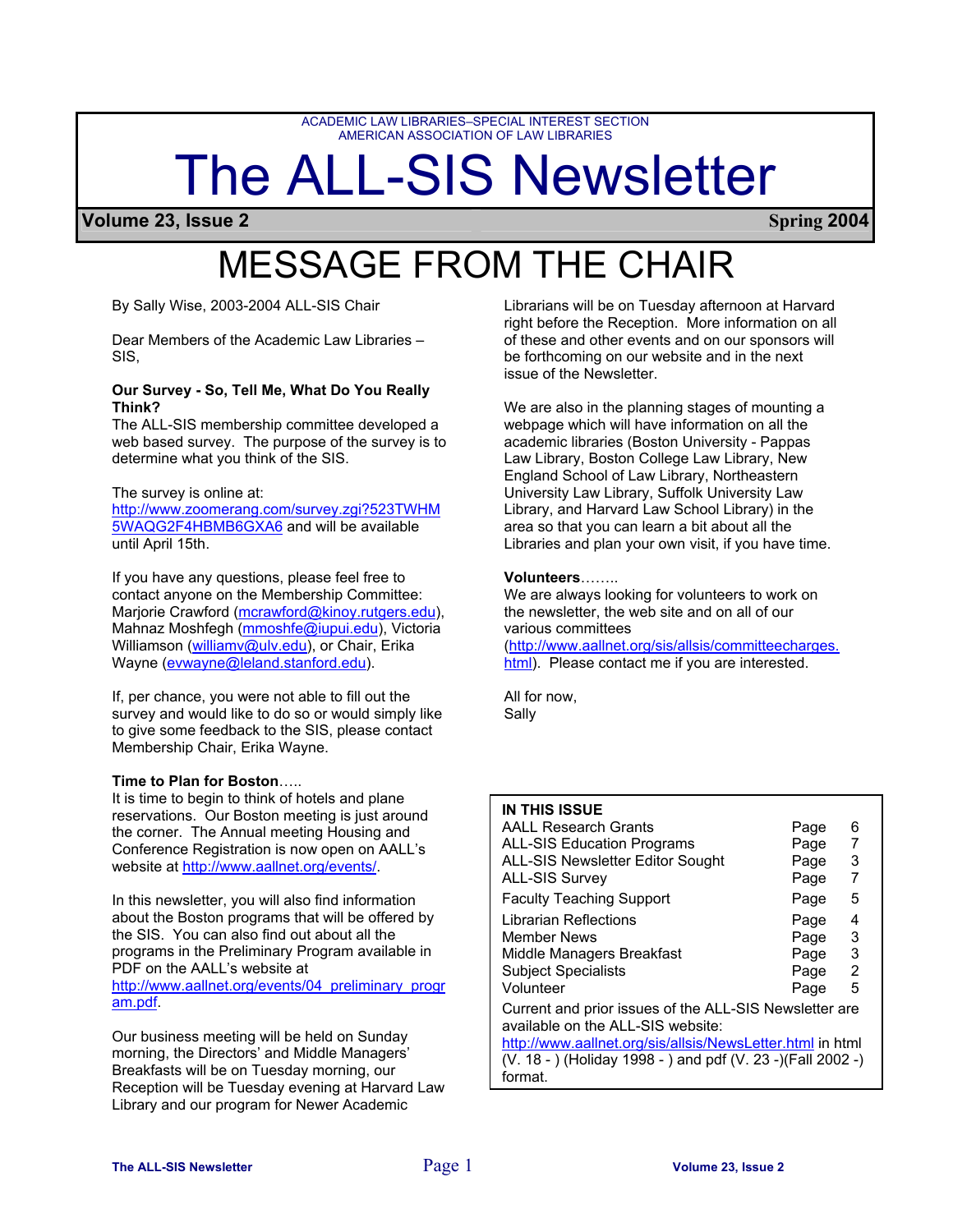## **Subject Specialists—Are We Too Lean and Mean for Them Today? By Rosalie Sanderson, Instruction Librarian New York Law School**

Is there a role for the subject specialist in today's academic law library? Have we become too "lean and mean" for them to survive and thrive in today's market? Are we so concerned with out "bottom line" and the high cost of staff that we cannot afford them? Whatever the budget process, it seems that, like politics, all management is local, and these decisions depend on each institution's particular and sometimes peculiar mix of faculty, programs, librarians, and custom.

We've long been accustomed to international and foreign law librarians as specialists. These librarian specialists have been among the most respected and productive law librarians. They have also been successful in establishing institutional support for their interests. Foreign, comparative and international librarians established an AALL Special Interest Section in 1985, but they were active as an organized entity in the AALL as early as 1947. Foreign, comparative and international law librarians are well established as specialists both within the AALL and in their own institutions in law schools throughout the country. But, what about the interests of other subject specialists? In today's market can law libraries afford to support specialists rather than generalists? Are our libraries fated to be organized along functional lines only? Is any serious organization of our services by subject specialty past? Perhaps at this point, there are more questions than answers.

Yes, there is a personal reason for this reflection. My responsibilities as instruction librarian at New York Law School have become focused on tax during the past two years. This focus began when I was assigned to be the librarian liaison for the tax faculty, who had previously been assigned to three different librarians. This change came during the planning stages of a new LLM program in Taxation. Later I was asked to co-teach the required Tax Research and Writing Seminar. Gradually I was assigned or simply assumed responsibility for a number of projects supporting the tax program including preparing guides to tax research resources at the library, guides to web resources, legislative history, collection development and collection management issues for the area. During this time I also developed a one hour introduction to tax research class for the J.D. students.

As I began to work in this area, I approached it as I have approached new responsibilities during the past three decades - I looked to my librarian colleagues for help. I looked to them in our organizations and its entities, in listservs, and in the library periodical literature. What I found was that some librarians had been very active in the tax area. These librarians had published some outstanding guides and articles, both in print and on the web. What I did not find was evidence of institutional support for "tax librarians" in our organizations. I also did not find a listserv or other means of communication. However, our sister organization, Special Libraries Association, does have an active tax roundtable which I will probably join.

I began to wonder how many librarians are "out there" working independently as tax law librarians who might be in a position to help each other if we could establish more formal and informal means of communication. Recently I sent out notices to listservs inquiring about others who worked in tax law. During the first day I received twenty responses from academic law librarians who support tax LLM programs or faculty either formally or informally. Many were quite enthusiastic about the possibility of setting up a listserv for informal communication among the group. Surely with this much interest we will find ways to communicate and share our various issues and solutions. Communication is a good beginning, and perhaps it will lead to more collaborative efforts.

Now, however, this exploration into tax specialization has provoked further questions about the role of the subject specialist in academic libraries. Time is ripe for a serious look at how our academic law libraries meet the need for specialized expertise in various legal fields. Many of our law schools beg, figuratively at least, for subject expertise. Our law schools often have recognized subject specialties and well-known scholars working in these areas. The schools may also have LLM programs in the same subject areas. Many of our libraries have developed subject collection strength over a long period of time. In these instances faculty and students undoubtedly look to the library for expertise. Are our libraries providing this subject expertise? Are our libraries supporting the professional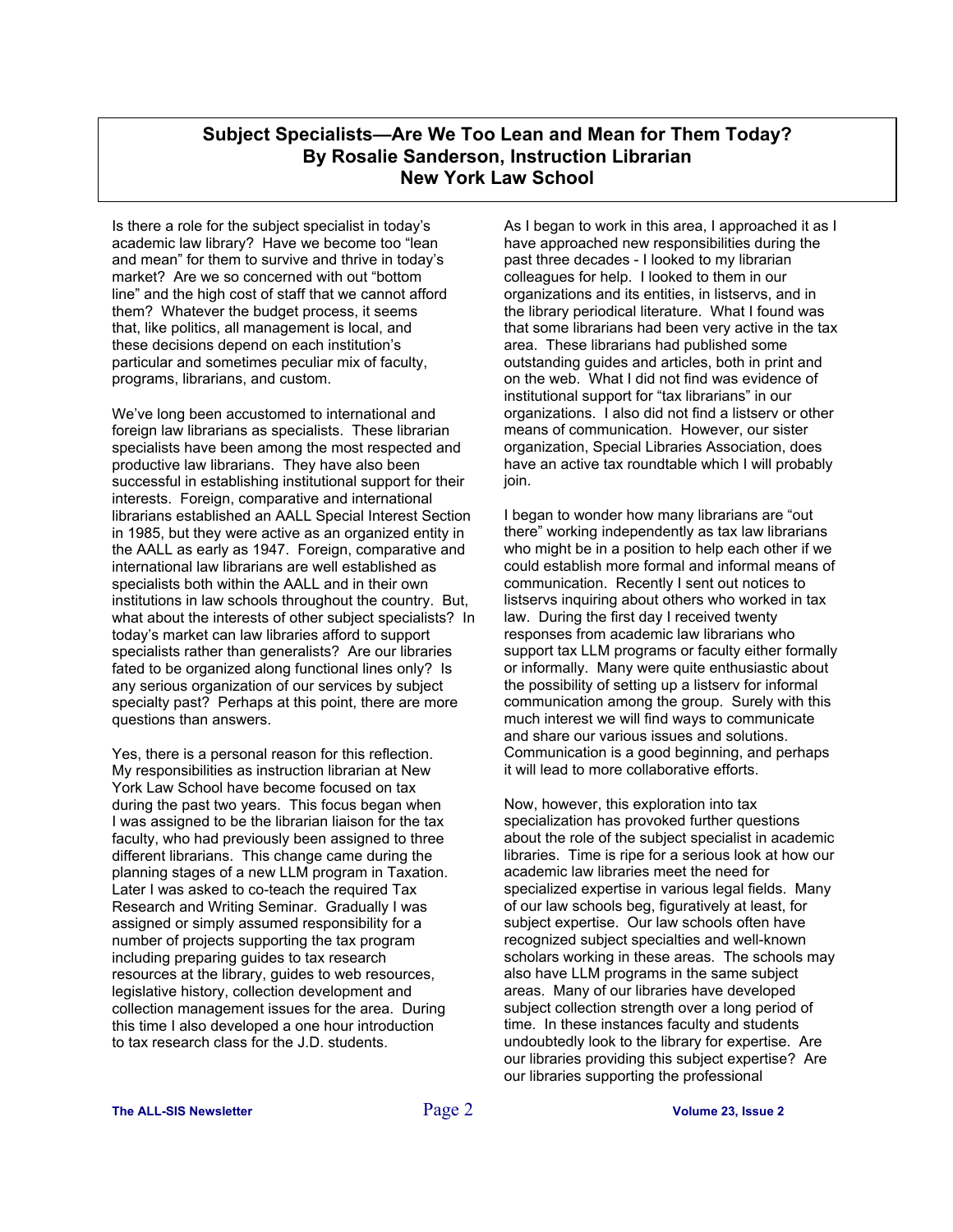development required to acquire the expertise and to keep it current? Are the various entities in our professional associations supporting us as subject specialists in useful ways?

If you have duties as a subject specialist in your law library, please send me an email [\(rsanderson@nyls.edu\)](mailto:rsanderson@nyls.edu), noting your area of subject specialty, and whether your duties as a subject specialist are a formal part of your position description or simply a result of informal custom. Please contact me so that we can development an inventory of those institutions with librarian subject specialists and perhaps develop some new methods to share and develop this expertise.

#### **Editor Wanted**

Having served as ALL-SIS Newsletter Editor for the past few years, I have decided it is time for me to step aside at the end of this academic year and allow other interested SIS members a chance to take on that role. If you are interested in becoming the Editor, please contact me

([shaun.esposito@law.arizona.edu\)](mailto:shaun.esposito@law.arizona.edu) or Carole Hinchcliff, Vice-Chair/Chair Elect ([hinchcliff.1@osu.edu](mailto:hinchcliff.1@osu.edu))

--Shaun Esposito, ALL-SIS Newsletter Editor

#### **Middle Managers Breakfast Tuesday, July 13, 7:00 - 8:45am**

The Middle Managers Breakfast, sponsored by LexisNexis, will address the practical issue of how middle managers should position themselves now to move to the next job level. Even those not interested in a new position themselves will be interviewing others for jobs at their own libraries, and it will be helpful to know what is considered expected levels of expertise for various positions that may be outside of their own specialty.

Those attending will be encouraged to choose from a short list of current job categories and then sit at a table with others who have made the same selection. Three speakers, representing different areas of library management, will open the program with introductory comments. Following these remarks, each table will discuss practical applications and action strategies.

We hope this provocative topic will inspire middle managers from every time zone to attend the 7:00 am Tuesday morning breakfast. --submitted by Anne Myers

#### . **Member News**

Caroline Osborne has joined the staff of the University of Richmond Law School Library as a Reference/Research Services Librarian. Caroline recently received her M.L.S. from the University of North Carolina at Chapel Hill. She had previously received her law degree from the University of Richmond School of Law. Prior to becoming a librarian, Caroline practiced law in the field on commercial finance with the firm of Cadwalader, Wickersham & Taft in Charlotte, N.C. and New York.

Kathleen Wilko is a recent graduate of the College of William and Mary School of Law. She is currently attending the Library and Information Studies program at the State University of New York at Buffalo where she also serves as Treasurer for the Department of Library and Information Studies-Graduate Student Association and as Student Representative to the LIS Council's Admissions and Academic Standards Committee. She is also employed as the Reference Graduate Assistant at the Multidisciplinary Center for Earthquake Engineering Research Information Service. Her work experience at the American University Library during her undergraduate years coupled with her love of legal research while serving as law clerk at Gibson, McAskill & Crosby, LLP led her to a perfect career choice of law librarianship.

Jenny Chang is currently pursuing her JD/MLS degree at the State University of New York at Buffalo. She earned a degree in English from the University of Florida. Prior to attending University at Buffalo Law School, she spent seven months in Taiwan where she taught English to 100 students with ages ranging from four to seventeen! Jenny knows exactly what she wants career wise. She says, "A career in law librarianship is exactly what I was looking for because it will allow me to develop my affinity for public interest by helping those who need research assistance and be able to pursue my love of teaching as a 'keeper of information'". Her work experience as an intern at the Erie County Supreme Court Law Library gave her a solid affirmation of what she aspires to become. She is very much looking forward to begin her library classes and to continue her journey into the law librarianship field.

Tiffany R. Martin is a graduate of Columbia University School of Law, and is admitted to the New York State Bar. Having previously studied Political Science and Spanish at the undergraduate level, she will graduate from the State University of New York at Buffalo with an MLS in June 2004. She is currently a Graduate Assistant in the Arts and Sciences Libraries of the University at Buffalo. Her professional interests include reference services in law librarianship and general academic librarianship.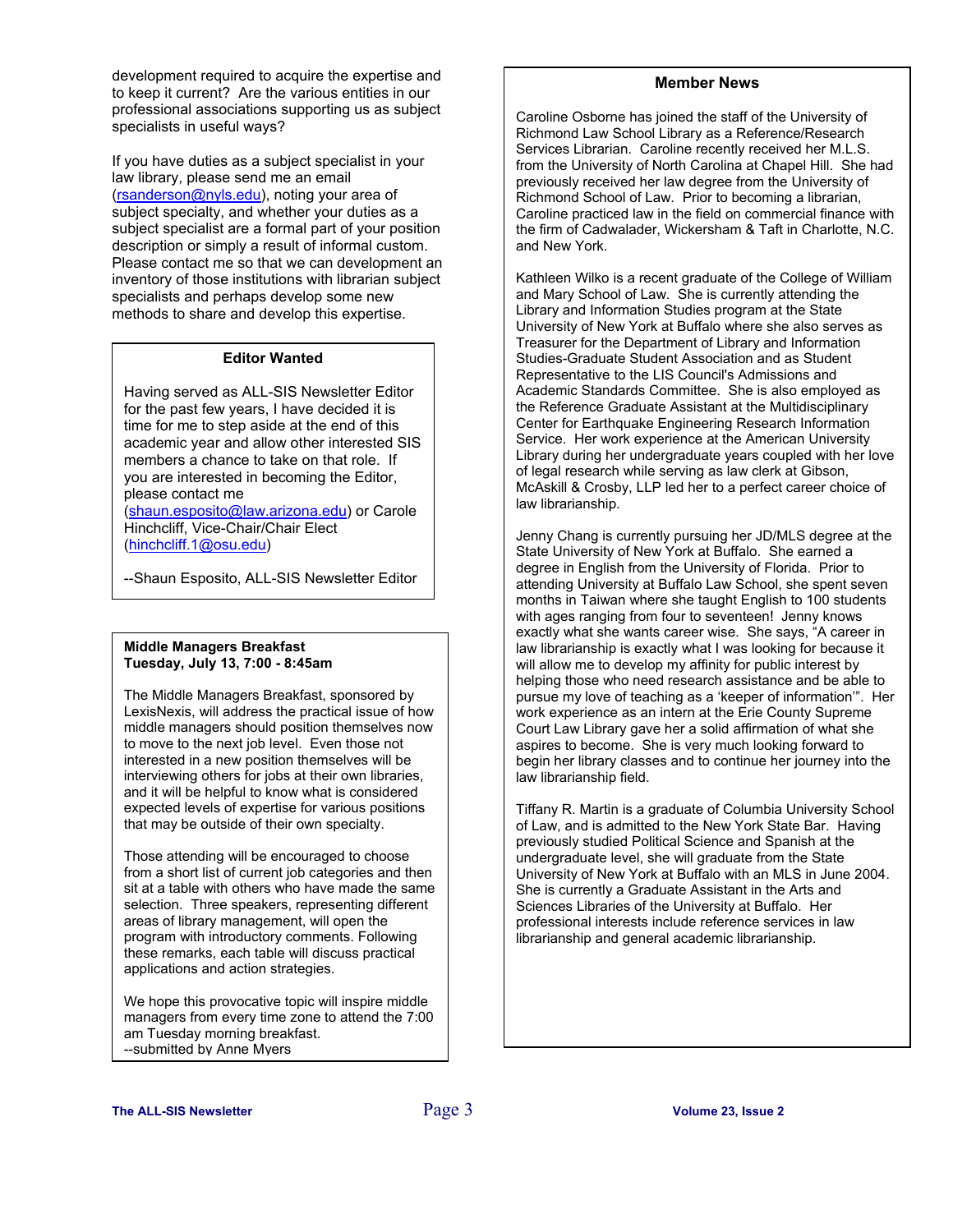#### **Trials and Tribulations of a Law Librarian By Jennifer S. Murray, Reference Librarian Arizona State University Law Library**

*Note: This is the sixth in what is hoped will be a series of columns about the experiences of those in the academic law librarianship profession - ed.*

Another AALL Annual Meeting is around the corner. And it seems like just yesterday I was walking through Pike's Market enjoying the beautiful Seattle weather (are you sure it rains there?). So, as I acknowledged the passage of time and began to prepare for the Mecca of law librarianship, I realized that I've finally got this conference thing down. When I attended my first conference in 2001, I tried to play it cool and act like I knew what I was doing. James Lipton would be proud because I'm sure I fooled you all. But, in reality, I didn't have a clue. Who were all these people? What was this strange language they spoke? Now, with a few annual meetings under my belt, I finally see rhyme and reason to attending the conference. Here are some of my observations.

Travel: Learning how to fill out those travel authorization forms is an art. It's a wonder any of us ever make it to the conference.

Hotels: There are two schools of thought here. The first is to book your hotel room early. The second is to book your hotel room late on Priceline and you'll get a great deal. I fall into the former category. My selfdiagnosed OCD won't allow me to wait until the last minute on anything. But, regardless of which school of thought you follow, one thing is sure. The conference hotel will always sell out of the conference rate rooms.

Roommates: To room or not to room that is the question. And I've noticed three different answers. Some people have to room with someone for financial reasons. Others room with friends in the profession that they only get to see at the conference. The third and final option is to not have a roommate. While I could say more about roommates here, I would have to change names to protect the innocent. So it's best left as is.

Programs: I cannot attend every program all of the time, and that's all right. There are a variety of reasons to skip out on a program session. First and foremost, there is value

to networking. I have missed some programs because I have been engaged in a work-related conversation with someone outside of my library. Also, you can only have your game face on for just so long. After awhile, I get grouchy and irritable. I find the benefit of attending a program at such a time is far outweighed by the risk that I might offend someone.

Meetings: There are some meetings you have to register to attend, such as the Middle Managers Breakfast. And, not only do you need to register, you need to register as soon as humanly possible. Otherwise, you will find yourself lobbying for a ticket to the meeting (see below).

Tickets: If an event requires tickets, there will be numerous exchanges on the lawlib listserv with people negotiating for those tickets. I have accepted this fact. But others haven't. So every year, there's an instance of e-mail rage where someone attacks the ticket hunters for their ceaseless posting of queries for tickets to whatever the event may be. Then all the ticket hunters attack that person. It never fails to amuse me. So thanks to everyone who participates in this ritual.

Food: Yes. It is possible to get through the entire conference on free food. But I've decided it's really not worth it.

Volunteerism: I volunteered to assist with registration at my second AALL meeting. I will now do it every year I attend AALL. It is always a blast and goes by quickly. I meet someone new every year and am able to put names with faces. It's always good to know who the important people are or, in the alternative, learn whom you might want to avoid.

Exhibit Halls: Last year I finally had time to devote to the exhibit hall on Wednesday morning. Why didn't anyone tell me the exhibit hall is closed on Wednesdays? Doesn't anyone have my back? Needless to say, I'll allot some exhibit hall time earlier on in the conference this time around.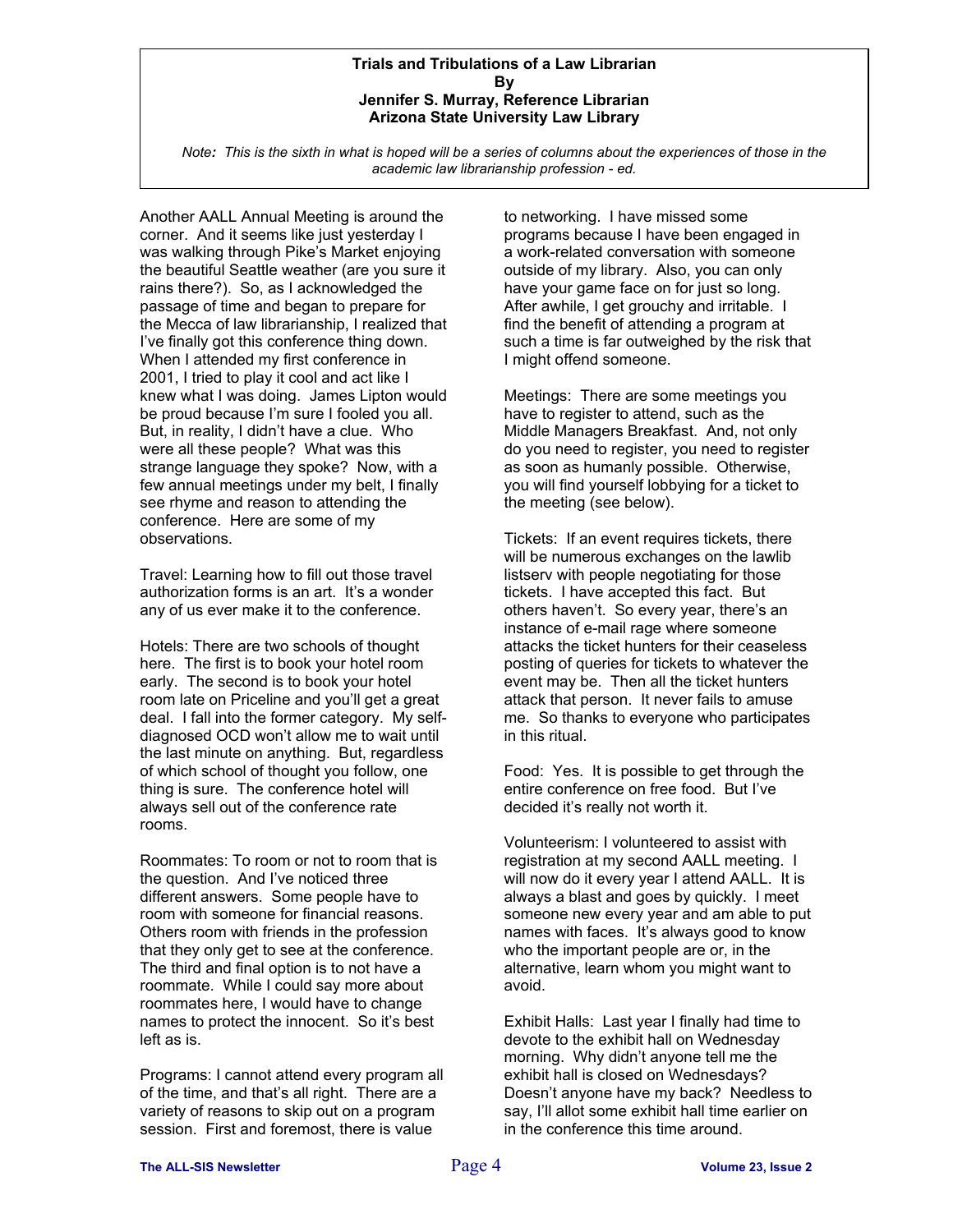The Message Board: The message board is still alive and well. If you've never seen it, it's a quiet and unassuming board always placed outside the exhibit hall. I'm always amazed that, in the age of electronics, an idea as simple as the message board works. But it does. And, last year, I was thrilled to have my very own message left for me. It felt like I had finally been initiated into some secret club that no one will ever admit exists.

And, these are just my observations after three years. I can only imagine the vast amount of AALL Annual Meeting information contained in our collective minds. If only we could harness the information for good.

### **WE NEED YOU! Volunteer in Boston**

The Annual Meeting Local Advisory Committee needs you! Join the wonderful group of dedicated people volunteering their time to help make the 2004 AALL Annual Meeting in Boston a success.

The Committee needs volunteers for a variety of activities at the Annual Meeting. Meet new people and re-connect with old friends while working at the Registration Desk. Scoop stories and write articles for *The Hub,* the daily conference newspaper. Collect tickets and seat people at the Association Luncheon and Closing Banquet. If you plan to be in Boston early, help stuff the conference tote bags on July 9 or set-up booths and visit with attendees' children at the Family Social Hour on July 10.

Volunteers make the conference run smoothly – and they have fun. Thanks in advance!

For more detailed descriptions of volunteer opportunities at the Boston AALL Annual Meeting, check the Volunteer Form available on the AALL Web site at

[http://www.aallnet.org/events/04\\_volunteers.](http://www.aallnet.org/events/) [asp.](http://www.aallnet.org/events/) Please fax, mail, or e-mail the completed Volunteer Form available on the AALL Web site or in the Preliminary Program by **June 4** to:

Judy Gire, Volunteer Chair Franklin Pierce Law Center Library 2 White Street Concord, NH 03303 Phone: (603) 228-1541 ext. 1129 Fax: (603) 228-0388 Email: [jgire@piercelaw.edu](mailto:jgire@piercelaw.edu)

#### **Two Things Your Library Can Do to Support Faculty Teaching (and Increase Library Visibility)**

by Sara Kelley Research Librarian Thurgood Marshall Law Library University of Maryland School of Law

As anyone who's been to law school can tell you, just earning a J.D. doesn't prepare you to teach. Nevertheless, most law professors have only a J.D., or at best an LL.M., when they begin their teaching careers. Few of them have any formal training in teaching, and some of them will take all the help they can get. This neediness provides libraries and librarians with opportunities to demonstrate our usefulness.

#### **Collect and Promote Materials on Teaching**

Libraries can help new and experienced law professors hone their teaching skills by identifying, purchasing, and promoting teaching-related resources. Most, if not all, academic law libraries subscribe to publications such as the Journal of Legal Education, but many professors will need more in-depth materials than articles. Some examples of non-periodical materials for purchase include the Foundation for Critical Thinking's [\(http://www.criticalthinking.org\)](http://www.criticalthinking.org/) "Socratic Questioning" video series and books on college-level teaching such as the Jossey-Bass Higher and Adult Education series. You can also compile a list of free web-based sources. Newer faculty in particular may be unaware of such basic electronic resources as the Jurist [\(http://jurist.law.pitt.edu/\)](http://jurist.law.pitt.edu/), the Harvard Law School Annual Examination Archive [\(http://www.law.harvard.edu/academics/regi](http://www.law.harvard.edu/academics/registrar/exams.html) [strar/exams.html\)](http://www.law.harvard.edu/academics/registrar/exams.html), Barbara Glessner Fines' Teaching and Learning the Law – Resources for Legal Education [\(http://www.law.umkc.edu/faculty/profiles/gle](http://www.law.umkc.edu/faculty/profiles/glesnerfines/bgf-edu.htm) [snerfines/bgf-edu.htm\)](http://www.law.umkc.edu/faculty/profiles/glesnerfines/bgf-edu.htm), or the various law professor email lists.

Once you've compiled a list of both library and web materials, include it in your library's faculty handbook, put it on the law school intranet or library web page, hand it out at a regular faculty meeting, or have your library liaisons email it to their assigned faculty members. Providing this service not only helps faculty, but also increases faculty awareness of library resources in general.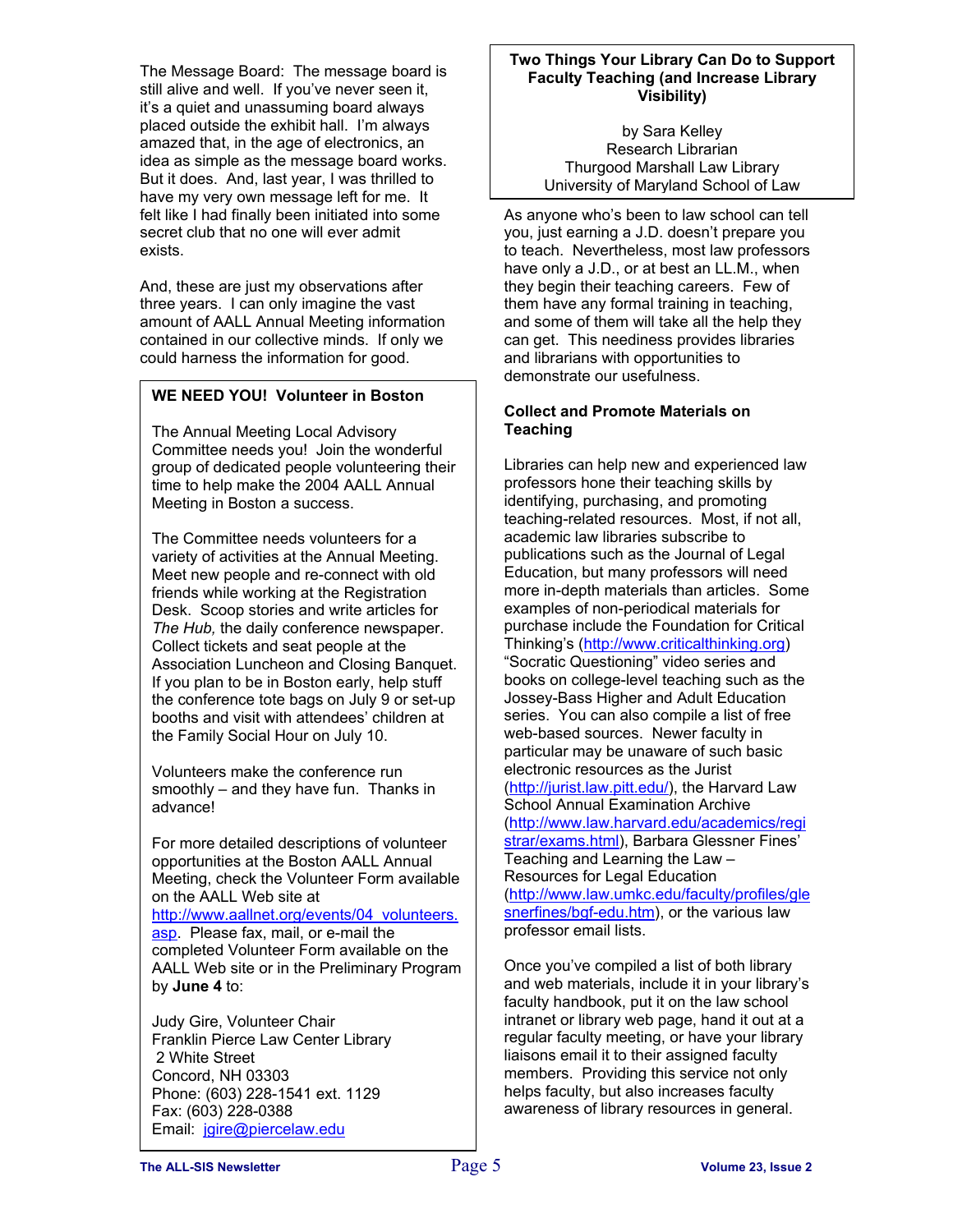#### **Turn Faculty Liaisons into "Course" Liaisons**

Many academic law libraries already assign liaisons to faculty members. A useful next step can be the designation of these liaisons as "course" liaisons. Naming a librarian as a liaison to his or her faculty members' classes encourages faculty to think of librarians as sources of help with developing reading lists, archiving past exams for student access, and giving guest lectures on research topics. This is especially true if course liaisons take the time before the beginning of each semester to request syllabi from professors and explain the potential benefits of complying with the request: improved collection development, recommendations of relevant videos and CALI lessons, help gathering sources for course packs and web pages, and possibly even help getting copyright permissions.

If your law school uses a course management system such as Blackboard or WebCT, you may even be able to reduce the need for copyright permissions and increase use of costly library databases by linking directly from the online version of the syllabus to any reading materials that are available in your databases. Both Lexis [\(http://web.lexis.com/intranet/](http://web.lexis.com/intranet/)) and Westlaw [\(http://integrationsolutions.westlaw.com/cust](http://integrationsolutions.westlaw.com/customize/wizards/USDefault.wl) [omize/wizards/USDefault.wl\)](http://integrationsolutions.westlaw.com/customize/wizards/USDefault.wl) provide webbased utilities for linking to materials in their databases. Many other vendors will provide linking instructions upon request, or you can use link-building software such as the opensource application LinkMaker ([http://bb](http://bb-opensource.org/download/linkmaker.html)[opensource.org/download/linkmaker.html](http://bb-opensource.org/download/linkmaker.html)). This option for providing course reading materials is extremely popular with students, who like being able to access their reading materials from home without buying a coursepack.

A course liaison is a resource not only for the faculty member, but for the faculty member's current students. With the cooperation of the faculty, course liaisons can be listed on syllabi and course web pages as contacts for all library-related questions, especially in seminar courses. Students who might otherwise never think of consulting a reference librarian, perhaps because they don't know what we do, will now have a specific person to seek out for help. This relationship can provide opportunities for the promotion of lesserknown library resources such as non-legal databases and (gasp!) books.

For more information on course liaisons, see Barbara Gontrum, Librarians Bridge Information Gap in Law Courses, AALL SPECTRUM, Mar. 2004, at 22.

#### **RESEARCH GRANTS AVAILABLE**

The Research Committee of the American Association of Law Libraries is accepting applications through April 12, 2004 for grants from the AALL Research Fund. The Committee will award one or more grants totaling up to \$5,000 to library professionals who want to conduct research that affects librarianship.

Established with an endowment from LexisNexis in July 2000, the annual grants fund projects that create, disseminate or use legal and law-related information. The AALL Research Agenda offers suggestions for research projects that cover the profession of law librarianship, law library patrons, law library services, legal research and bibliography, legal information resources and law library facilities. However, projects are not limited to those described in the Agenda; the Committee will consider all applications and research projects. To review the AALL Research Agenda, please go to: [www.aallnet.org/committee/research/agenda.asp.](http://www.aallnet.org/committee/research/agenda.asp)

To apply for the grants, all applicants must provide resumes and statements of their qualifications for carrying out their projects. The applications must demonstrate experience with research projects and an understanding of the dissemination and use of legal and law-related information. Priority will be given to practicing law librarians and AALL members, working individually or in partnership with other information professionals. The grant application and complete guidelines are available at: [www.aallnet.org/about/grant\\_application.asp](http://www.aallnet.org/about/grant_application.asp).

The submission deadline for applications is April 12. Grants will be awarded and announced by July 1. Allocation of the research grants will be at the sole discretion of the AALL Research Committee.

For more information, please contact Ellen McGrath, chair of the AALL Research Committee, at [emcgrath@buffalo.edu](mailto:emcgrath@buffalo.edu).

The members of the AALL Research Committee are:

Ellen McGrath, chair, University at Buffalo Scott Childs, University of North Carolina at Chapel Hill

Edwin Greenlee, University of Pennsylvania Michael Jeffrey Slinger, Cleveland State University Trina Tinglum, University of St. Thomas Susan Tulis, Southern Illinois University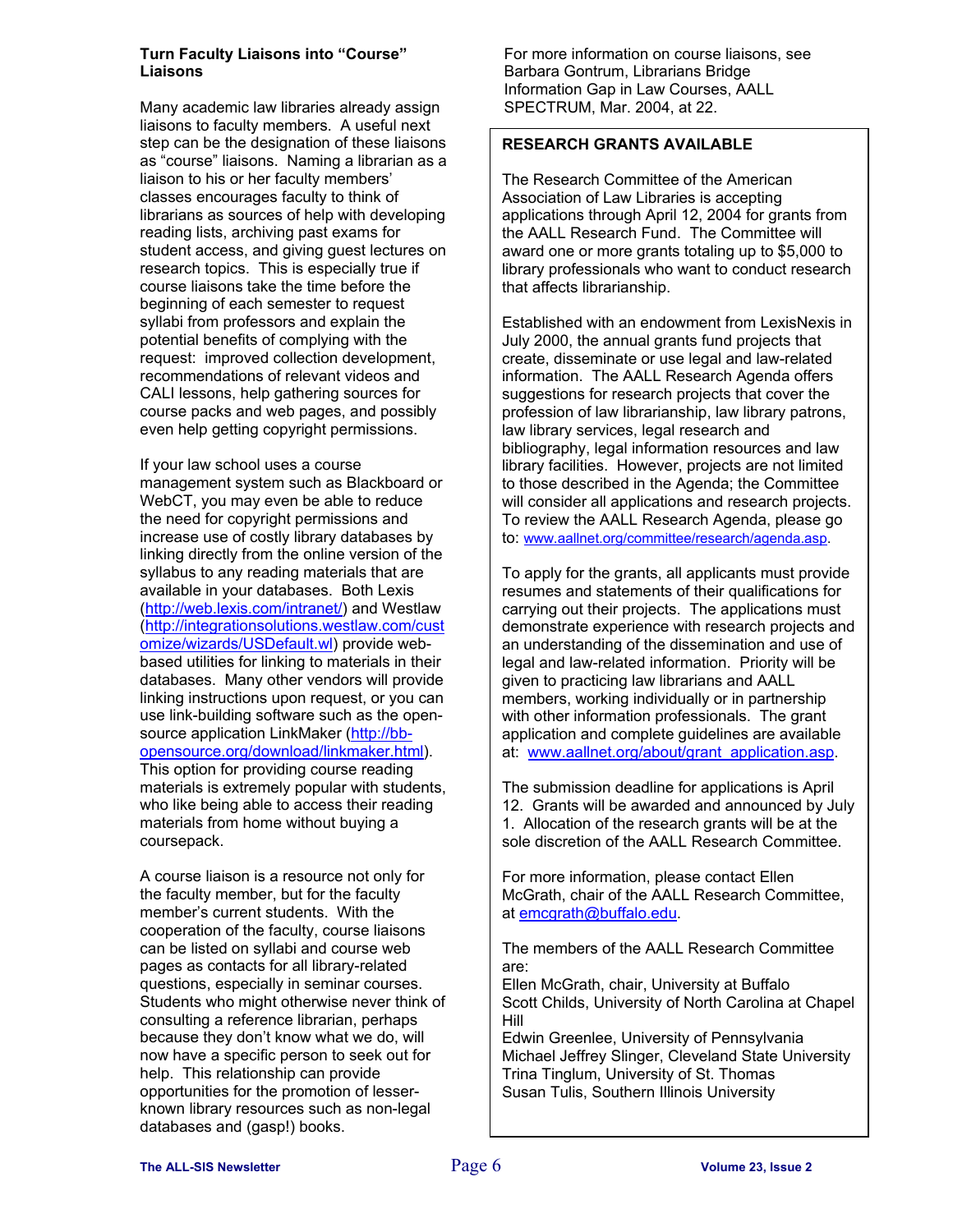The ALL-SIS membership committee has just developed a web based survey for ALL-SIS members.

The purpose of the survey is to determine what you, the members, think of our SIS.

How it can do more? What SIS activities are most important to you? What volunteer activities are most appealing to you? and, much more...

The survey is online at: [http://www.zoomerang.com/survey.zgi?](http://www.zoomerang.com/survey.zgi?523TWHM5WAQG2F4HBMB6GXA6) [523TWHM5WAQG2F4HBMB6GXA6](http://www.zoomerang.com/survey.zgi?523TWHM5WAQG2F4HBMB6GXA6) and will be available until March 25th.

So, don't wait another minute -- fill out our membership survey today!

If you have any questions, please feel free to contact anyone on the Membership Committee: Marjorie Crawford (mcrawford@kinoy.rutgers.edu), Mahnaz Moshfegh (mmoshfe@iupui.edu), Victoria Williamson (williamv@ulv.edu), or Erika Wayne (eywayne@leland.stanford.edu).

#### **Socializing in Boston**

v ndor hall. If you are heading to the Annual Meeting in Boston this July, please plan on joining your Academic Section colleagues at the ALL-SIS reception. The reception will be held on Tuesday, July 13, at the Harvard Law Library from 6:30 - 9:00 p.m. Transportation to Harvard will be provided. Details on times and the location of pick-up will be available at the ALL-SIS table in t he

rarians. Please join us for an evening of food, fun and awards with fellow academic law

# **ALL-SIS Educational Programs @ AALL Boston**

**A-1 Law Library Research Assistant Program: Institutional Jewel In The Crown** (Sunday, 11 July 2004) Description: A law library RA program can enhance the library's values and market librarian skills within the institution, while expanding the teaching role of librarians. Students learn effective resource selection and search techniques in a supported employment setting, and gain recommendations from faculty. A library RA program promotes faculty recruitment and retention by providing skilled and accountable research assistants to law faculty. A law librarian will explain how to start and administer a library RA program. A professor and former associate dean, and a practicing lawyer who worked as a law library research assistant, will discuss how the program benefits them.

#### **D-5 ABA Statistics: Tackling Topical Questions -- 2004 Update** (Monday, 12 July 2004)

Description: Annually, academic law libraries are required to complete and submit library statistics forms to the ABA. Issues addressed in professional listservs speak to the fact that there is some confusion when counting and compiling the information (interpretation of questions, counting aggregate databases, materials costs/formats, etc.). New items in the questionnaire concern web-based resources, it staff and wireless connectivity. Our speakers are among those responsible for compiling the information and competing the forms for their libraries, and we will discuss these and related issues. Questions and discussion from the audience is highly encouraged.

# **E-2 Create Powerful Web Presentations Without An Internet Connection**

(Tuesday, 13 July 2004) Description: Using a live internet connection in a presentation can be risky. Connections can be lost and download time can be slow. Using an "internet agent" allows the presenter to grab single or multiple pages from the internet and stores them for off-line use. All links are maintained and presentations using an agent mimic a live connection perfectly. The agents also allow the presenter to add notes to web pages, further enhancing the presentation.